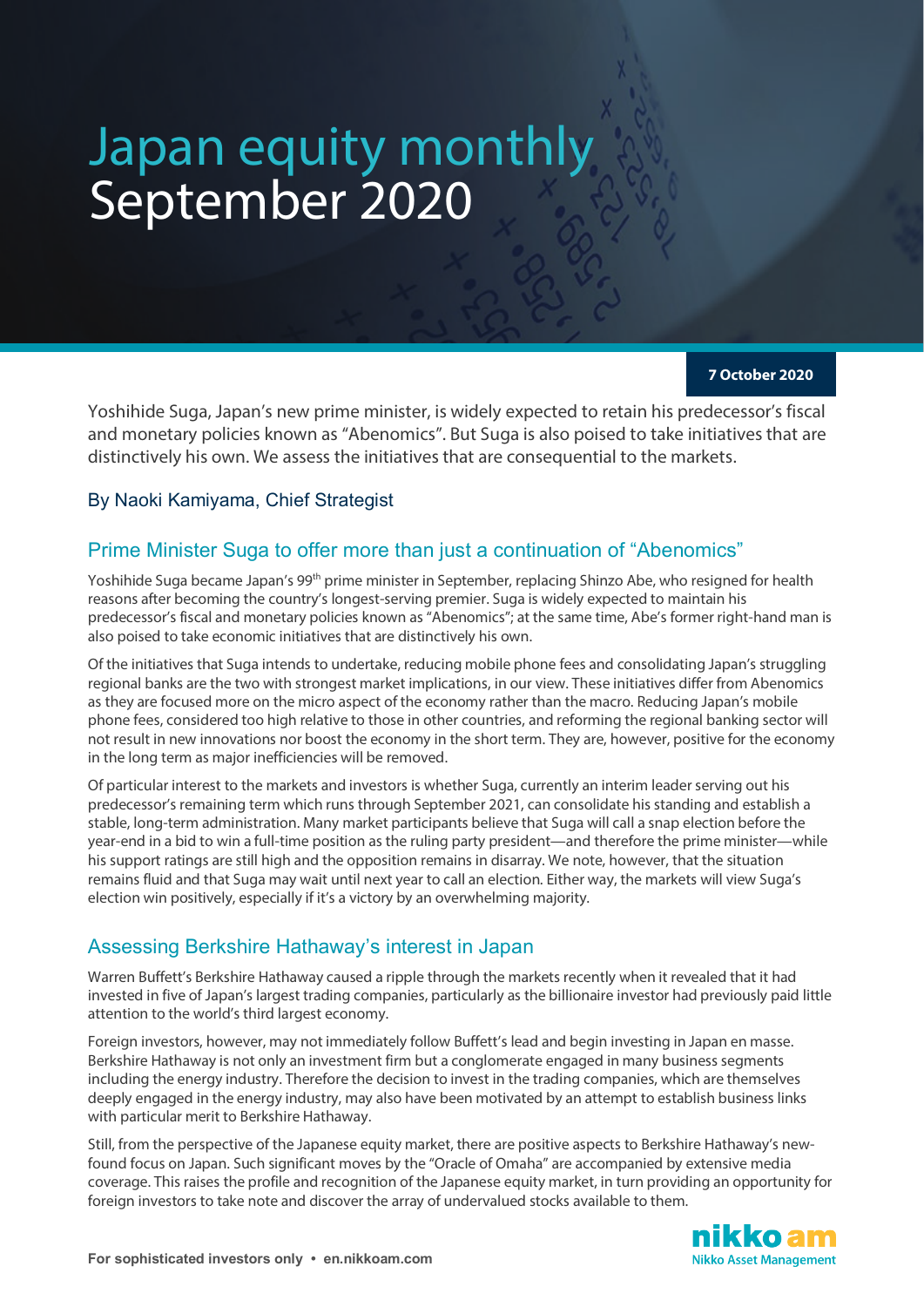## Market: Japan equities rise in September on US economic indicators, new PM

The Japanese equity market rose in September, with the TOPIX (w/dividends) rising 1.30% on-month and the Nikkei 225 (w/dividends) climbing 0.80%. This month, Japanese stocks saw some periods of decline amid growing uncertainty in the markets as the COVID-19 crisis worsened in Europe and debate continued in the US Congress over additional stimulus measures. However, the market was otherwise supported by strong US economic indicators and improved investor sentiment as it became clear that Yoshihide Suga would win the Liberal Democratic Party's leadership race and become the next prime minister of Japan, boosting confidence that the government's current economic policies would be maintained. In addition, it was reported that Tokyo residents would soon become eligible to use the government's "Go To Travel" campaign to stimulate domestic travel demand, which spurred expectations for a revival of economic activity. As a result, the market finished higher onmonth. Of the 33 Tokyo Stock Exchange sectors, 16 sectors rose, including Marine Transportation, Precision Instruments, and Services. In contrast, 17 sectors declined, including Mining, Oil & Coal Products, and Air Transportation.

| Index                  | 1-mth   | 3-mth   | $6$ -mth | $1 - yr$ | 5-yr    |
|------------------------|---------|---------|----------|----------|---------|
| Nikkei 225             | 0.2%    | 4.0%    | 22.6%    | 6.6%     | 21%     |
| JGB Yield (%pt)        | $-0.04$ | $-0.01$ | $-0.01$  | $+0.02$  | $-0.29$ |
| <b>JPY/USD</b>         | $-0.2%$ | $-1.9%$ | $-2.7%$  | $-2.1%$  | $-12%$  |
| <b>JPY/EUR</b>         | $-2.0%$ | 2.5%    | 4.1%     | 5.0%     | $-7%$   |
| <b>MSCI World</b>      | $-3.6%$ | 7.5%    | 27.8%    | 8.6%     | 39%     |
| <b>TOPIX</b>           | 0.5%    | 4.3%    | 15.9%    | 2.4%     | 4%      |
| <b>TPX-100 (Large)</b> | $-1.1%$ | 3.1%    | 13.3%    | 0.8%     | 2%      |
| <b>TPX-400 (Mid)</b>   | 2.0%    | 5.5%    | 19.5%    | 4.4%     | 5%      |
| <b>TPX-Small</b>       | 4.9%    | 7.5%    | 20.6%    | 5.4%     | 17%     |

#### **Exhibit 1: Major indices**

Source: Bloomberg, as of 30 September 2020

#### **Exhibit 2: Valuation and indicators**

| Valuation<br>/indicator | Mth-<br>end | 3-mth | $6$ -mth | $1 - yr$ | 5-yr |
|-------------------------|-------------|-------|----------|----------|------|
| <b>TOPIX</b>            |             |       |          |          |      |
| Div. Yield (e)          | 2.3%        | 2.4%  | 2.8%     | 2.4%     | 1.9% |
| Price/Earn (e)          | 21.2        | 18.0  | 12.9     | 13.7     | 14.9 |
| Price/Book              | 1.1         | 1.1   | 1.0      | 1.2      | 1.3  |
| <b>Daily Turnover</b>   | 45          | 44    | 46       | 47       | 48   |
| Market Cap.             | 621         | 570   | 559      | 634      | 569  |
| <b>MSCI World</b>       |             |       |          |          |      |
| Div. Yield (e)          | 2.1%        | 2.2%  | 2.9%     | 2.5%     | 2.5% |
| Price/Earn (e)          | 24.0        | 23.0  | 15.9     | 17.1     | 17.0 |
| Price/Book              | 2.5         | 2.4   | 1.9      | 2.3      | 2.1  |

(e) stands for consensus estimates by Bloomberg.

Turnover and market cap in JPY trillion.

Source: Bloomberg, as of 30 September 2020

#### **Exhibit 3: Major market indices**

**TOPIX**





Source: Bloomberg, as of 30 September 2020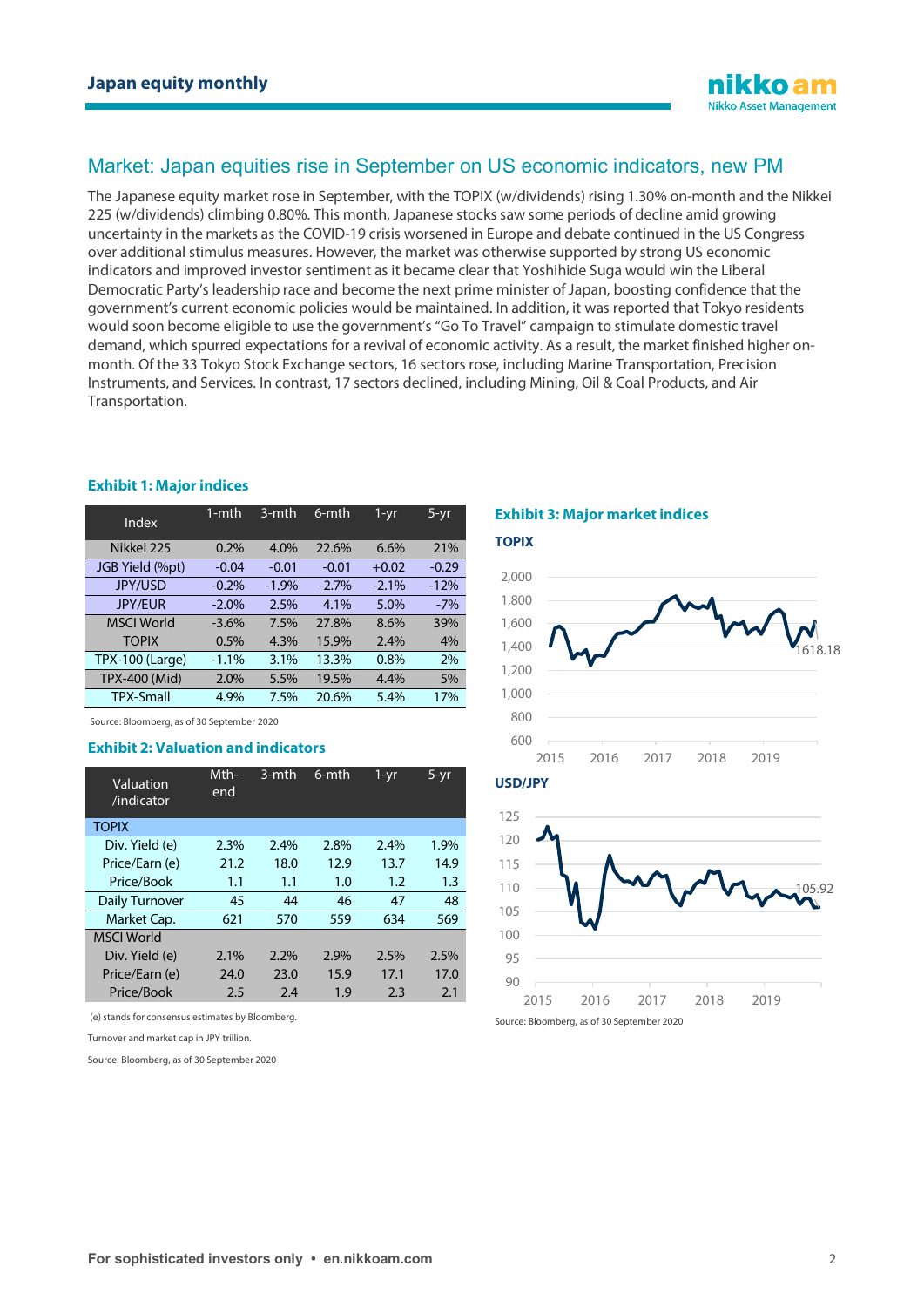**Important information:** This document is prepared by Nikko Asset Management Co., Ltd. and/or its affiliates (**Nikko AM**) and is for distribution only under such circumstances as may be permitted by applicable laws. This document does not constitute personal investment advice or a personal recommendation and it does not consider in any way the objectives, financial situation or needs of any recipients. All recipients are recommended to consult with their independent tax, financial and legal advisers prior to any investment.This document is for information purposes only and is not intended to be an offer, or a solicitation of an offer, to buy or sell any investments or participate in any trading strategy. Moreover, the information in this document will not affect Nikko AM's investment strategy in any way. The information and opinions in this document have been derived from or reached from sources believed in good faith to be reliable but have not been independently verified. Nikko AM makes no guarantee, representation or warranty, express or implied, and accepts no responsibility or liability for the accuracy or completeness of this document. No reliance should be placed on any assumptions, forecasts, projections, estimates or prospects contained within this document. This document should not be regarded by recipients as a substitute for the exercise of their own judgment. Opinions stated in this document may change without notice.

In any investment, past performance is neither an indication nor guarantee of future performance and a loss of capital may occur. Estimates of future performance are based on assumptions that may not be realised. Investors should be able to withstand the loss of any principal investment. The mention of individual securities, sectors, regions or countries within this document does not imply a recommendation to buy or sell.

Nikko AM accepts no liability whatsoever for any loss or damage of any kind arising out of the use of all or any part of this document, provided that nothing herein excludes or restricts any liability of Nikko AM under applicable regulatory rules or requirements.

All information contained in this document is solely for the attention and use of the intended recipients. Any use beyond that intended by Nikko AM is strictly prohibited.

**Japan**: The information contained in this document pertaining specifically to the investment products is not directed at persons in Japan nor is it intended for distribution to persons in Japan. Registration Number: Director of the Kanto Local Finance Bureau (Financial Instruments firms) No. 368 Member Associations: The Investment Trusts Association, Japan/Japan Investment Advisers Association.

**United Kingdom and rest of Europe**: This document is communicated by Nikko Asset Management Europe Ltd, which is authorised and regulated in the United Kingdom by the Financial Conduct Authority (the FCA) (FRN 122084). This document constitutes a financial promotion for the purposes of the Financial Services and Markets Act 2000 (as amended) (FSMA) and the rules of the FCA in the United Kingdom, and is directed at professional clients as defined in the FCA Handbook of Rules and Guidance.

**United States**: This document may not be duplicated, quoted, discussed or otherwise shared without prior consent. Any offering or distribution of a Fund in the United States may only be conducted via a licensed and registered broker-dealer or a duly qualified entity. Nikko Asset Management Americas, Inc. is a United States Registered Investment Adviser.

**Singapore**: This document is for information to institutional investors as defined in the Securities and Futures Act (Chapter 289), and intermediaries only. Nikko Asset Management Asia Limited (Co. Reg. No. 198202562H) is regulated by the Monetary Authority of **Singapore** 

**Hong Kong**: This document is for information to professional investors as defined in the Securities and Futures Ordinance, and intermediaries only. The contents of this document have not been reviewed by the Securities and Futures Commission or any regulatory authority in Hong Kong. Nikko Asset Management Hong Kong Limited is a licensed corporation in Hong Kong.

**Australia**: This document is issued in Australia by Nikko AM Limited (ABN 99 003 376 252, AFSL 237563). It is for the use of wholesale clients, researchers, licensed financial advisers and their authorised representatives only.

**New Zealand**: This document is issued in New Zealand by Nikko Asset Management New Zealand Limited (Company No. 606057, FSP22562). It is for the use of wholesale clients, researchers, licensed financial advisers and their authorised representatives only.

**Kingdom of Bahrain**: The document has not been approved by the Central Bank of Bahrain which takes no responsibility for its contents. No offer to the public to purchase the Strategy will be made in the Kingdom of Bahrain and this document is intended to be read by the addressee only and must not be passed to, issued to, or shown to the public generally.

**Kuwait**: This document is not for general circulation to the public in Kuwait. The Strategy has not been licensed for offering in Kuwait by the Kuwaiti Capital Markets Authority or any other relevant Kuwaiti government agency. The offering of the Strategy in Kuwait on the basis a private placement or public offering is, therefore, restricted in accordance with Decree Law No. 7 of 2010 and the bylaws thereto (as amended). No private or public offering of the Strategy is being made in Kuwait, and no agreement relating to the sale of the Strategy will be concluded in Kuwait. No marketing or solicitation or inducement activities are being used to offer or market the Strategy in Kuwait.

**Kingdom of Saudi Arabia**: This document is communicated by Nikko Asset Management Europe Ltd (Nikko AME), which is authorised and regulated by the Financial Services and Markets Act 2000 (as amended) (FSMA) and the rules of the Financial Conduct Authority (the FCA) in the United Kingdom (the FCA Rules). This document should not be reproduced, redistributed, or sent directly or indirectly to any other party or published in full or in part for any purpose whatsoever without a prior written permission from Nikko AME.

This document does not constitute investment advice or a personal recommendation and does not consider in any way the suitability or appropriateness of the subject matter for the individual circumstances of any recipient. In providing a person with this document, Nikko AME is not treating that person as a client for the purposes of the FCA Rules other than those relating to financial promotion and that person will not therefore benefit from any protections that would be available to such clients.

Nikko AME and its associates and/or its or their officers, directors or employees may have or have had positions or material interests, may at any time make purchases and/or sales as principal or agent, may provide or have provided corporate finance services to issuers or may provide or have provided significant advice or investment services in any investments referred to in this document or in related investments. Relevant confidential information, if any, known within any company in the Nikko AM group or Sumitomo Mitsui Trust Holdings group and not available to Nikko AME because of regulations or internal procedure is not reflected in this document. The investments mentioned in this document may not be eligible for sale in some states or countries, and they may not be suitable for all types of investors.

**Oman**: The information contained in this document nether constitutes a public offer of securities in the Sultanate of Oman as contemplated by the Commercial companies law of Oman (Royal decree 4/74) or the Capital Markets Law of Oman (Royal Decree80/98, nor does it